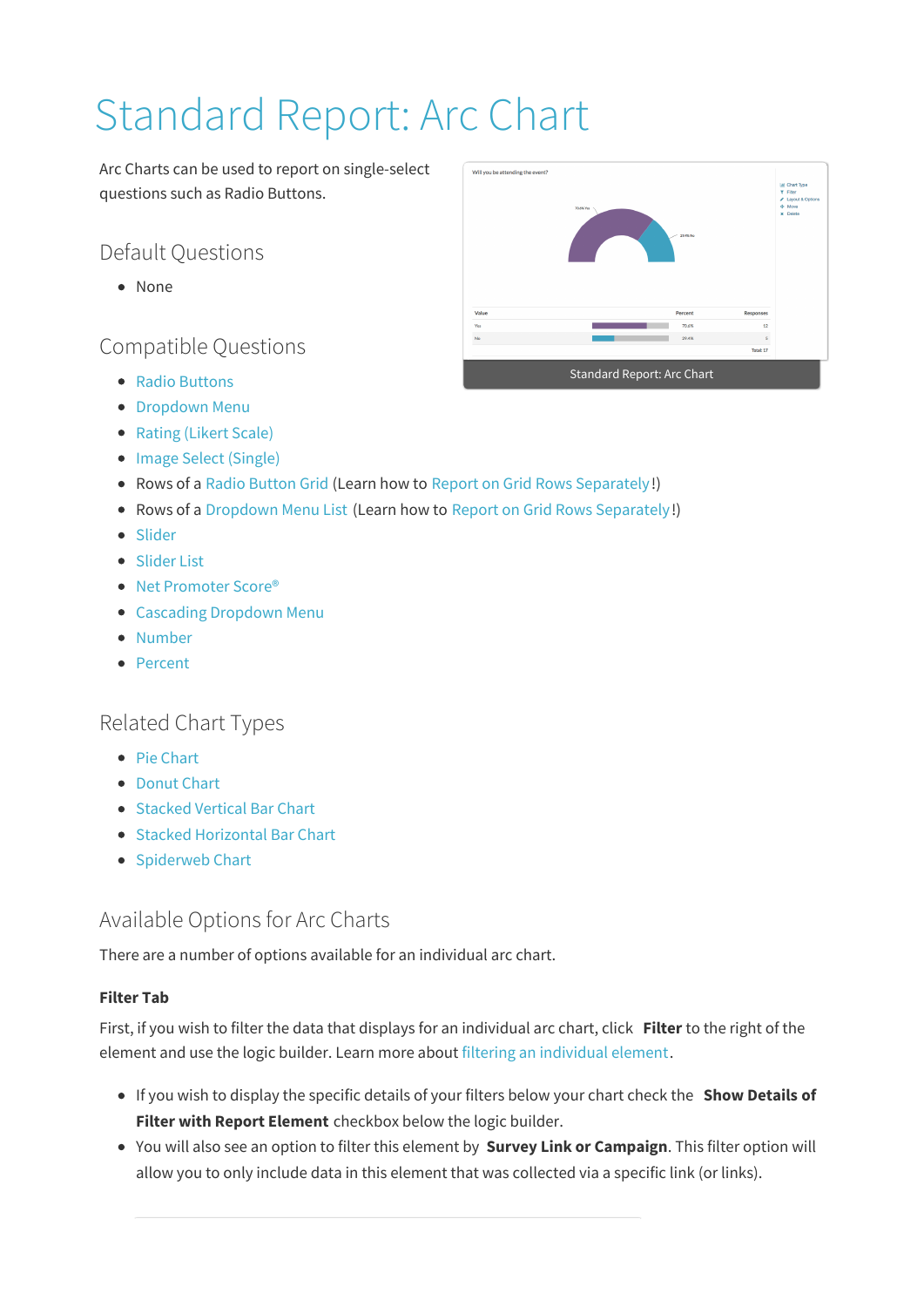| <b>Edit Report Element</b>                         |             |
|----------------------------------------------------|-------------|
| Chart Type<br><b>Filter</b><br>Layout & Options    |             |
|                                                    |             |
| <b>Remove All Logic</b>                            |             |
| ÷<br>is exactly equal to<br>--Select a condition-- |             |
| + Add Condition                                    | + Add Group |
| Show Details of Filter with Report Element         |             |
| > Filter by Survey Link or Campaign                |             |
|                                                    |             |

#### **Chart Type Tab**

If you want to convert your Arc Chart to another compatible chart type, click **Chart Type** to the right of the element and select a different chart type from the available options.

#### **Layout & Options Tab**

To explore even more options, review the settings available within the **Layout & Options** section.

#### **Question Options**

- **Chart** Include or exclude the main chart.
- **Summary Table** This is the table below the chart that includes the value, percent and count.
- **Statistics** See below list of available statistics for this chart type.

#### **Answer Options**

- **N/A Options** Include or exclude options set as not applicable.
- **Answer Options with No Data** If you have answer options with no data that you wish to include in the chart, click this option.
- **Answer Option Names** By default, the Original Option Title displayed to survey respondents will display in your report. Toggle to Reporting Value if you wish to display this instead.
- **Answer Grouping/Top and Bottom Box** Group your answer options for reporting purposes. Visit the Top Box Reporting article to learn more.
- **Order Answers By** Select how you would like the answer options to be ordered; either by Original answer order, Number of responses, or Alphabetically by answer title.

#### **Chart Options**

- **Chart Size** You can adjust the chart size small, medium, or large.
- **Axis Values** Elect to display **Option Counts** rather than the default **Option Percents** for your axis values.

## Available Statistics

- Total Responses
- Hidden Count